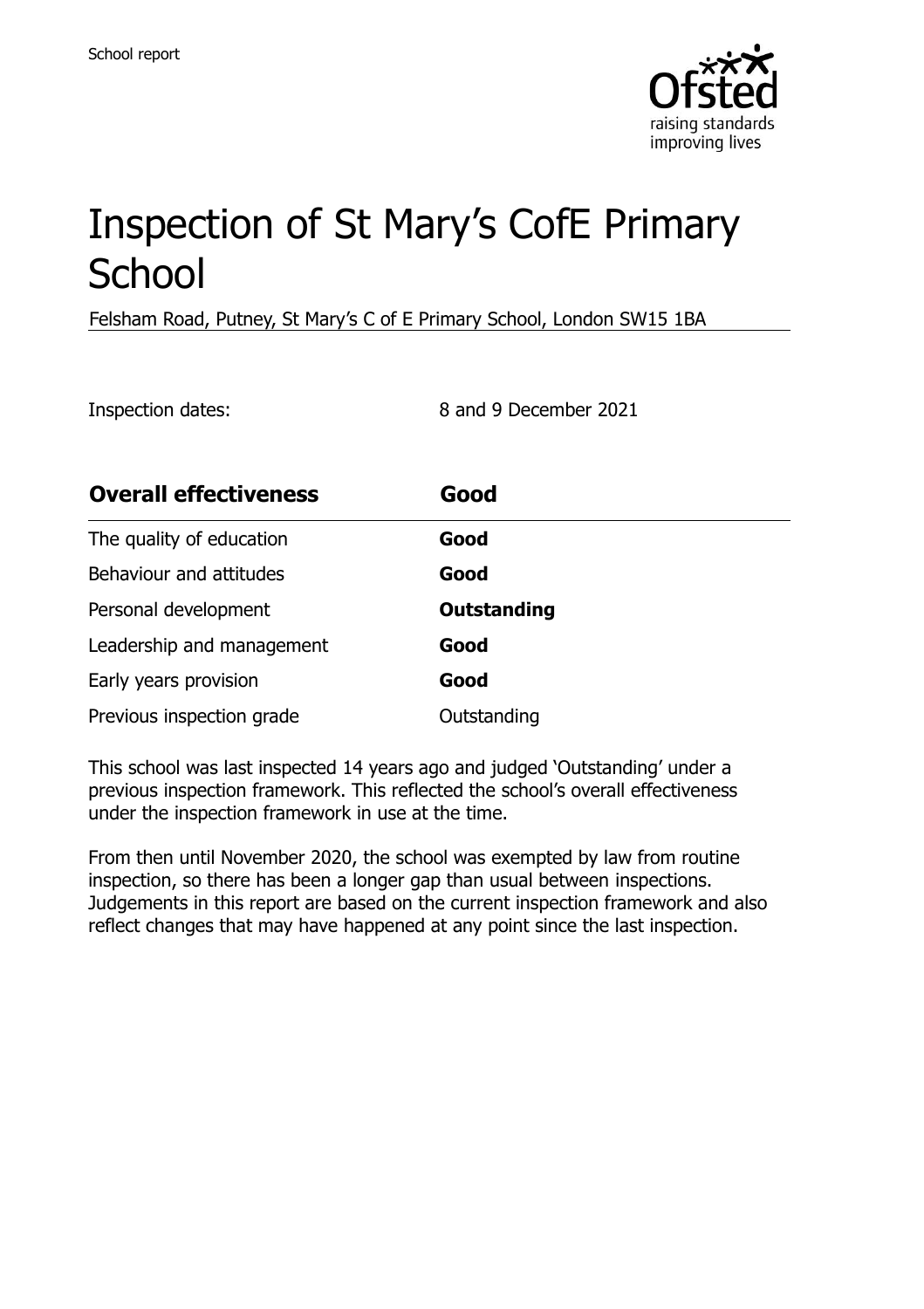

# **What is it like to attend this school?**

Pupils arrive each day with smiles on their faces. They greet staff politely at the school gate. They enjoy coming to school and are proud members of the community. Pupils feel safe in school. Bullying is rare and staff take any incidents seriously. Pupil 'anti-bullying ambassadors' are well trained, and support their peers in dealing with any incidents before they escalate.

Staff have high expectations of all pupils. Pupils behave well and they do not disrupt each other's learning in lessons. There are many activities available at playtimes. Pupils particularly like 'Friendship Fridays', where they get to play with someone they have not played with before.

Pupils and staff show each other mutual respect. Pupils are eloquent and reflective. They enjoy their learning and the outings they go on. They especially look forward to their visit to a chocolate factory. Older pupils look forward to their residential excursion to Surrey.

Pupils have many opportunities to develop their talents and interests in activities such as sport, singing and art. These activities are well attended.

#### **What does the school do well and what does it need to do better?**

Leaders have designed an ambitious curriculum for all pupils. They have carefully thought about how each subject should be sequenced. Leaders have identified the knowledge they want pupils to learn.

Leaders have ensured that what pupils learn is organised in a logical order. It allows pupils to build on what they learned previously. This works particularly well in mathematics, where teachers check pupils' understanding of key concepts before introducing new ones. Teachers help pupils to use the correct mathematical vocabulary when they give reasons for their answers. This is embedded well across all year groups.

Pupils understand how what they have learned before helps them to understand new topics. For example, older pupils use their knowledge of multiplication effectively to work out cubed numbers. In Reception, teachers make sure that children fully understand the relationships between numbers up to 10, before moving on to bigger numbers. In art, pupils described how they learned to use shading in their drawings, and how their knowledge and skills have developed over time. Similarly, in music, pupils listen to and appreciate a range of genres. As they move through the school, they learn musical notation and enjoy performing their own compositions.

In a few subjects, leaders have identified gaps in pupils' knowledge. This is where some new subject plans have not been fully embedded throughout the school.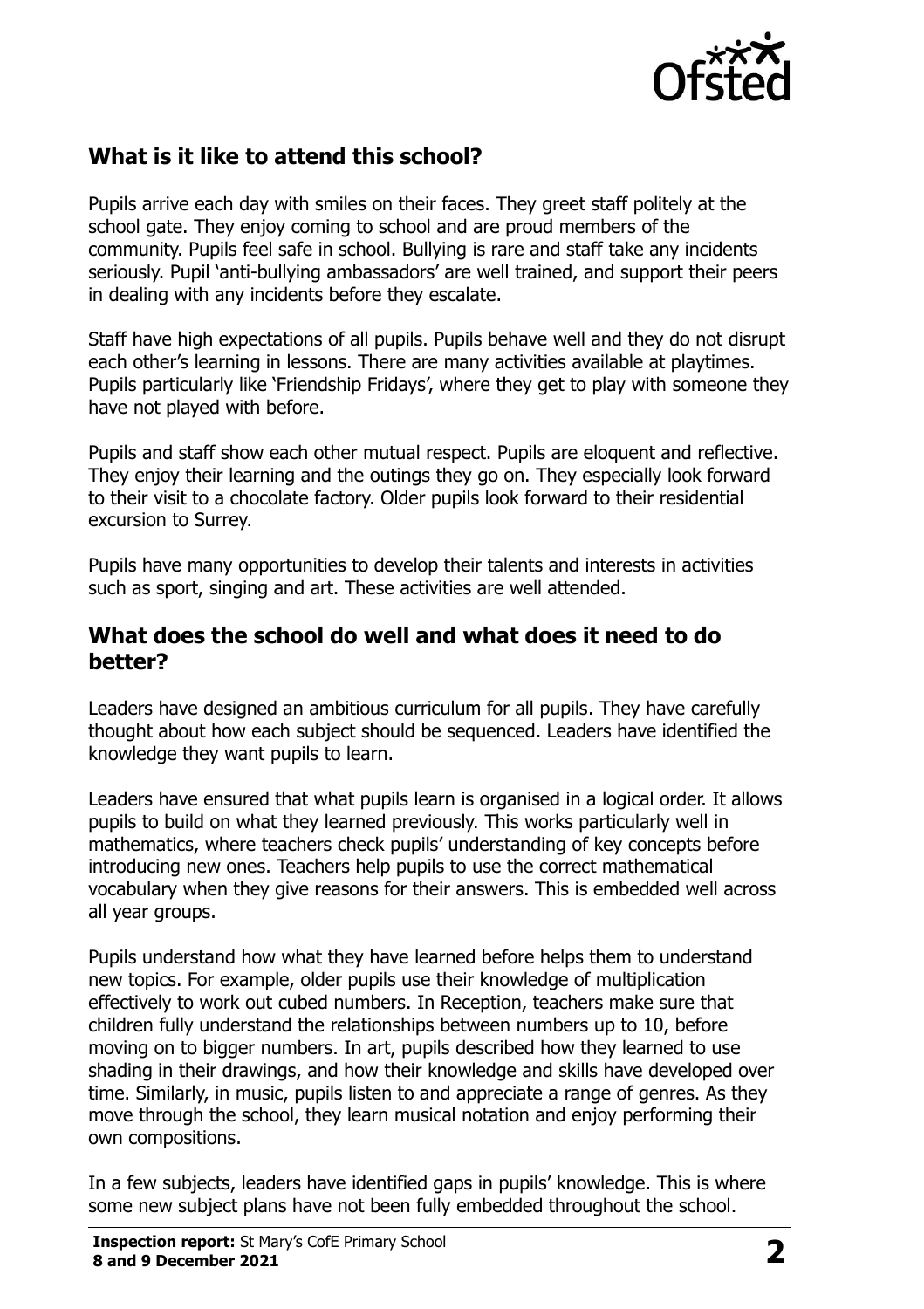

Leaders have redesigned these subjects to address the gaps in pupils' knowledge. Leaders have plans in place to help teachers deliver these subjects well and to enable pupils to catch up.

Pupils with special educational needs and/or disabilities access the full curriculum. Teachers make sure that these pupils have what they need to achieve well, including adapted resources and extra adult support. Staff liaise with appropriate agencies to get additional advice and guidance for these pupils.

Leaders have made sure that the teaching of reading is a priority. Right from the start of early years, staff promote children's reading skills. From Reception onwards, daily phonics sessions help pupils to become fluent readers. Pupils learn to read using books that match the sounds they are learning. This helps them to read confidently. Staff make sure that any pupils who fall behind get the extra support they need. They quickly catch up with their peers. Teachers promote a love of reading. Pupils were keen to talk about their favourite books and authors.

Pupils behave well in lessons. They are engaged and motivated to learn. Pupils have many opportunities to develop their interests. Pupils elected to the school council proudly represent their peers. They understand that democracy is fair. Their views are heard. Staff encourage pupils to be good citizens. Pupils campaign to clean the local area and raise money for their chosen charities.

Staff engage well with parents and carers. Parents develop a strong partnership with the school in early years. They regularly contribute to the online platform that celebrates children's successes.

Staff enjoy working at the school. They feel supported by leaders who care about their well-being and help them to manage their workload.

# **Safeguarding**

The arrangements for safeguarding are effective.

Leaders, including governors, have ensured that there is a strong safeguarding ethos across the school. All staff and governors receive regular training in safeguarding matters. Leaders make sure that all safeguarding procedures are rigorous. Leaders engage well with external agencies, and provide families with the support they need. Leaders follow safer recruitment procedures to ensure that all pre-employment checks are carried out diligently.

Pupils feel safe in school. They said they could talk to staff if they were worried about something. Pupils are taught how to keep safe online.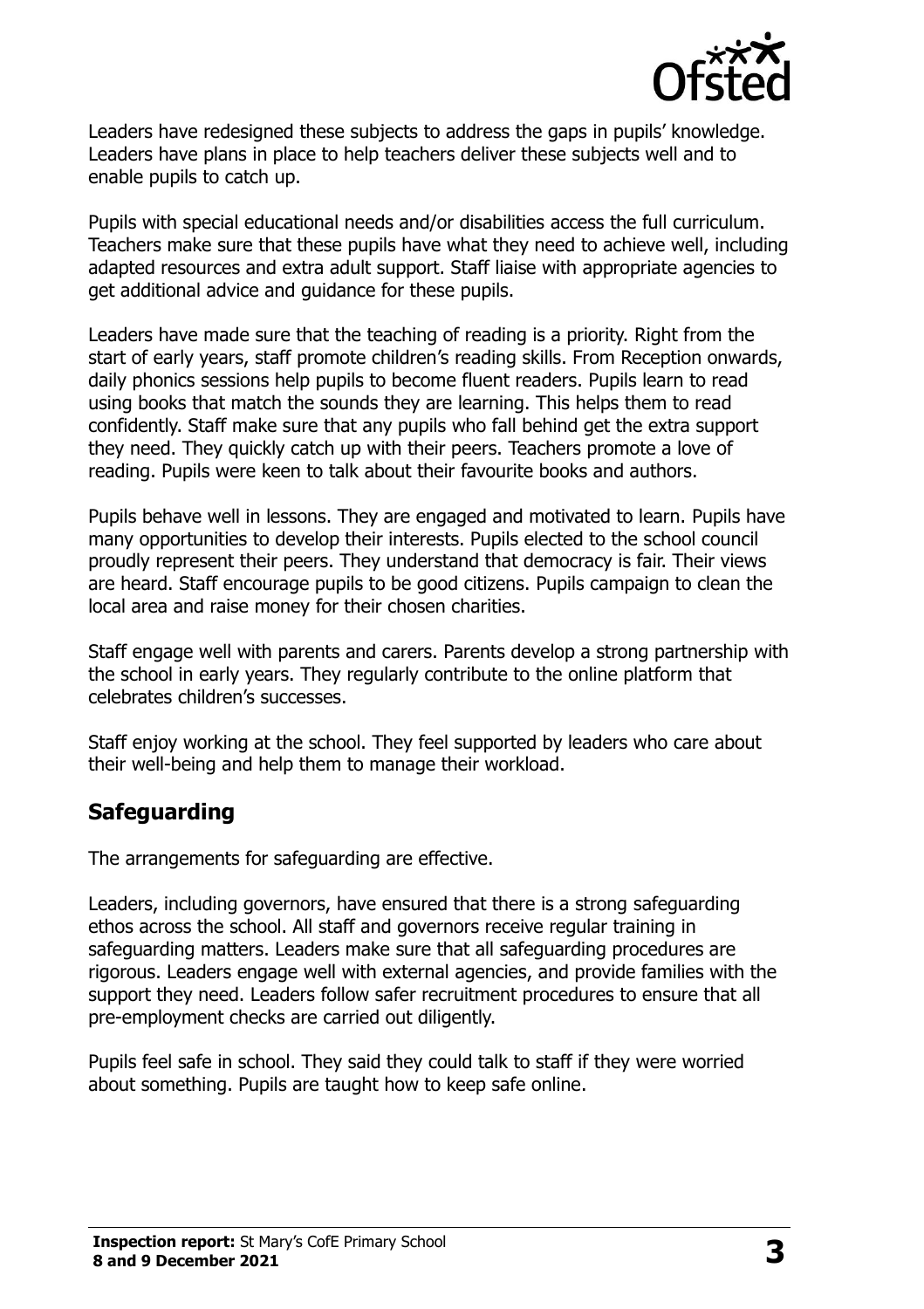

# **What does the school need to do to improve?**

#### **(Information for the school and appropriate authority)**

■ Most subjects are well planned, to ensure that pupils learn important knowledge and remember it over time. In a few subjects, leaders have identified gaps in pupils' knowledge. They have refined the curriculum plans in these subjects, but these need time to be embedded. Leaders should ensure that the changes made to the plans in these subjects are fully embedded, and implemented consistently. Leaders should support teachers to address the gaps in pupils' learning.

## **How can I feed back my views?**

You can use Ofsted Parent View to give Ofsted your opinion on your child's school, or to find out what other parents and carers think. We use information from Ofsted Parent View when deciding which schools to inspect, when to inspect them and as part of their inspection.

The Department for Education has further quidance on how to complain about a school.

If you are the school and you are not happy with the inspection or the report, you can complain to Ofsted.

## **Further information**

You can search for published performance information about the school.

In the report, 'disadvantaged pupils' refers to those pupils who attract government pupil premium funding: pupils claiming free school meals at any point in the last six years and pupils in care or who left care through adoption or another formal route.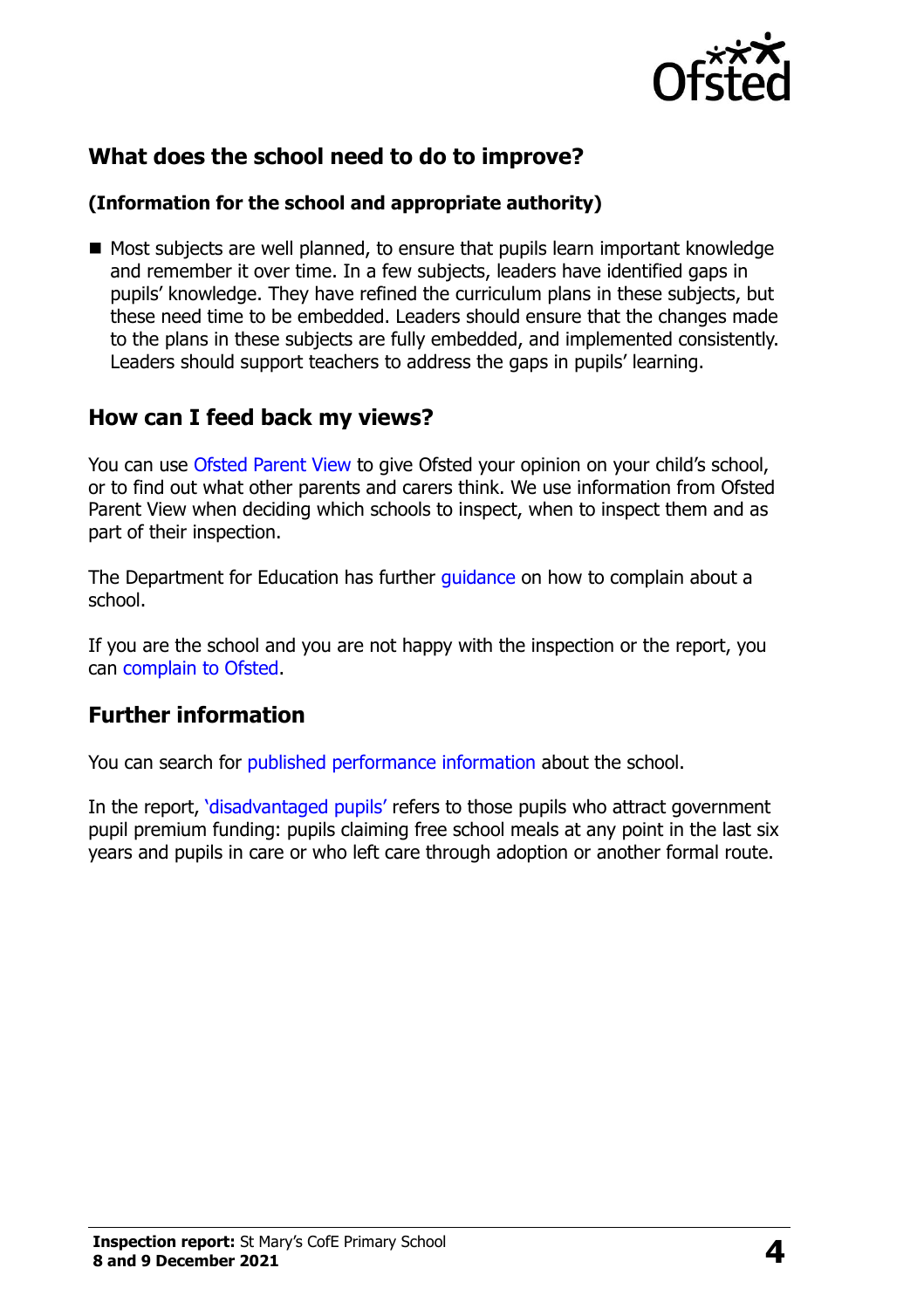

# **School details**

| Unique reference number             | 101046                                          |
|-------------------------------------|-------------------------------------------------|
| <b>Local authority</b>              | Wandsworth                                      |
| <b>Inspection number</b>            | 10199434                                        |
| <b>Type of school</b>               | Primary                                         |
| <b>School category</b>              | Voluntary aided                                 |
| Age range of pupils                 | 3 to 11                                         |
| <b>Gender of pupils</b>             | Mixed                                           |
| Number of pupils on the school roll | 224                                             |
| <b>Appropriate authority</b>        | Governing body                                  |
| <b>Chair of governing body</b>      | Judith Kennedy and Natasha Hume (co-<br>chairs) |
| <b>Headteacher</b>                  | Cheryl Payne                                    |
| Website                             | www.stmarysschoolputney.co.uk/                  |
| Date of previous inspection         | 24 May 2007                                     |

# **Information about this school**

- This is a Church of England school. It received its section 48 inspection in September 2017.
- The school does not use any alternative provision.

# **Information about this inspection**

The inspectors carried out this inspection under section 5 of the Education Act 2005.

- This was the first routine inspection the school received since the COVID-19 pandemic began. Inspectors discussed the impact of the pandemic with school leaders and have taken that into account in their evaluation.
- Inspectors held meetings with senior leaders. They met with six members of the local governing body, including both co-chairs.
- Inspectors spoke with representatives of the diocese, and a representative of the local authority.
- Inspectors carried out deep dives in the following subjects: early reading, mathematics, history and French. For each deep dive, inspectors met with subject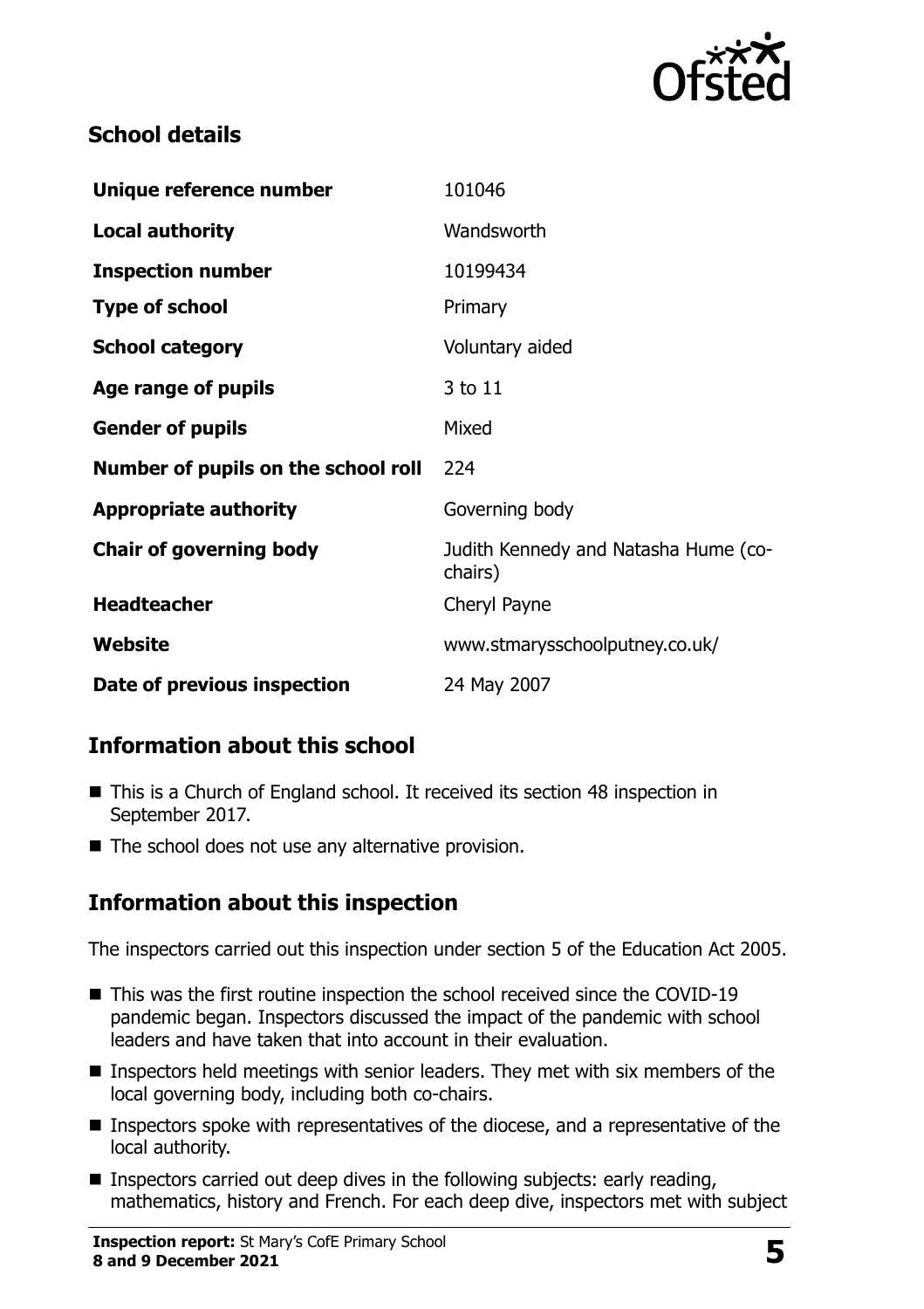

leaders, looked at curriculum plans, visited a sample of lessons, spoke to teachers, spoke to some pupils about their learning and looked at samples of pupils' work. Inspectors also considered leaders' plans and pupils' work in art, music and geography.

- Inspectors held meetings with pupils. Inspectors spoke to staff about their workload and well-being.
- Inspectors considered the effectiveness of safeguarding through discussions with leaders, teachers and support staff. They looked at records relating to safeguarding, including pre-employment checks for staff.
- Inspectors considered the views of staff and pupils by reviewing the responses to the staff and pupil surveys. They also reviewed the free-text responses to Ofsted Parent View.
- Inspectors reviewed a wide range of documents provided by the school. This included the school improvement plan, school evaluation document and school policies.

#### **Inspection team**

Aliki Constantopoulou, lead inspector Her Majesty's Inspector

Lando Du Plooy **Canadia Contract Contract Contract Contract Contract Contract Contract Contract Contract Contract Contract Contract Contract Contract Contract Contract Contract Contract Contract Contract Contract Contract**